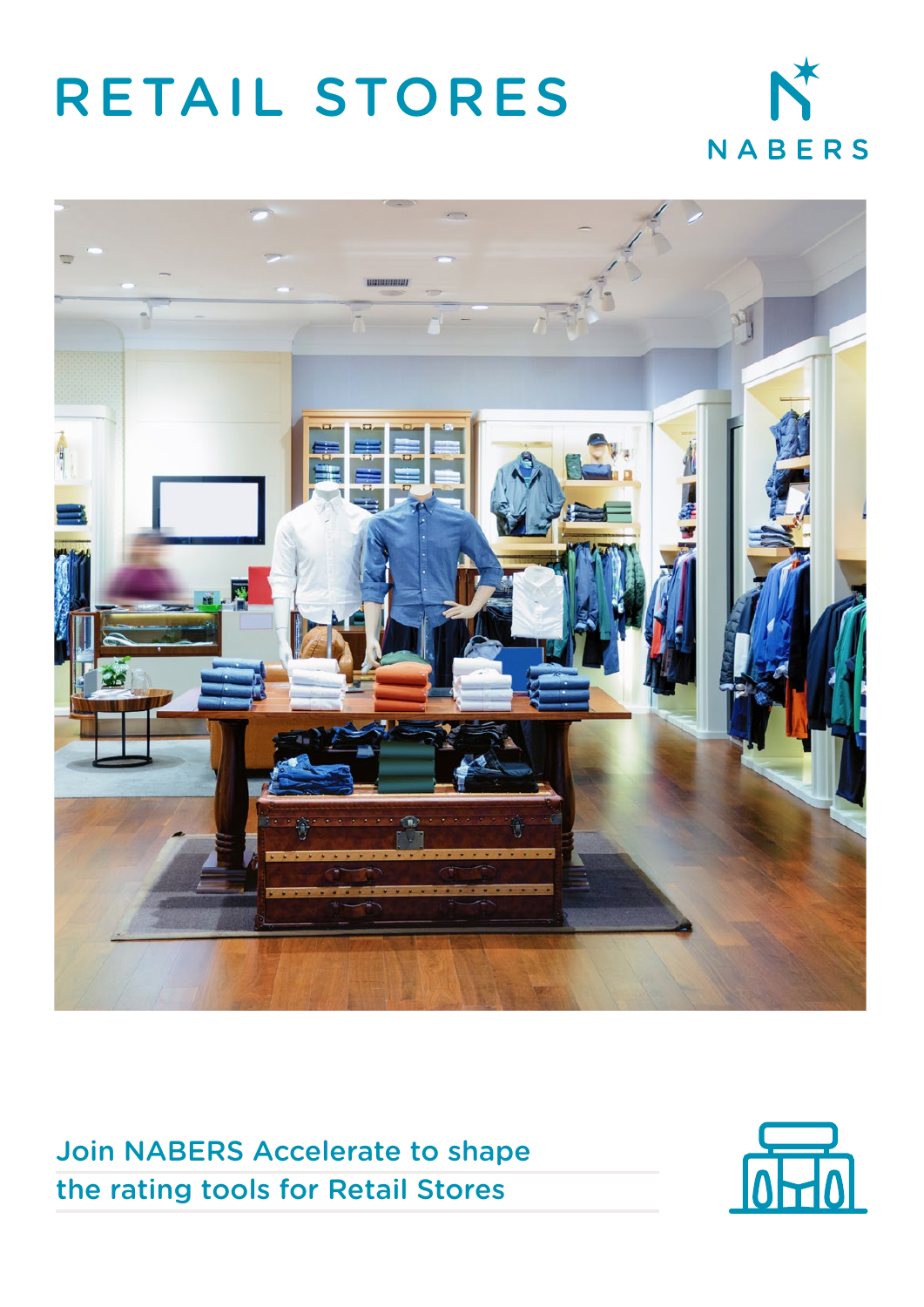## WHY NABERS?

At NABERS, we know that environmentally friendly buildings are better for the bottom line, better for our communities and better for the planet.

NABERS (which stands for the National Australian Built Environment Rating System) provides simple, reliable and comparable sustainability measurement you can trust across building sectors like hotels, shopping centres, apartments, offices, data centres and more.

Over the last 20 years we have proven that "What gets measured gets managed." Our customers have saved an average of 30-40% on their energy over 10 years.

Our rating system has driven financial growth and solid returns in portfolios across building sectors. It has directed corporate procurement by clearly demonstrating their operational performance and sustainability achievements. A NABERS rating helps you to accurately measure, understand and communicate the environmental performance of your building, while identifying areas for cost savings and future improvements.



# ABOUT NABERS ACCELERATE

To support Australia's transition to a net zero carbon built environment, NABERS must expand to service all building sectors. Currently, NABERS ratings are available across six sectors.

Over the coming years NABERS is developing tools for additional sectors, including public and private schools, universities, warehouses and public buildings.

NABERS Accelerate is a program provided to new sectors to speed up the development and adoption of NABERS ratings in new sectors.

*"NABERS ratings have helped save 7 million tonnes of CO<sub>2</sub> emissions and 1.2 billion litres of water from buildings, resulting in over AU\$1 billion in energy cost savings for building owners. We'll have an even greater impact by bringing NABERS to additional building sectors in the next few years, which is incredibly exciting."*

— Carlos Flores, Director NABERS, Department of Planning, Industry and Environment

## ABOUT NABERS FOR RETAIL STORES

NABERS ratings for retail stores will quantify your site's energy and water performance. We will give your retail store a rating from one to six stars, based on the energy and water efficiency of the retail site.

Your NABERS rating can then be used to identify areas for cost savings and improvements as well as to promote the environmental credentials of your retail store.

## NABERS STAR RATING GUIDE

| $***$ ***      | <b>MAKING A START</b>             |
|----------------|-----------------------------------|
| <b>★★</b> ★★★★ | <b>OPPORTUNITIES FOR UPGRADES</b> |
| <b>***</b> *** | <b>MARKET STANDARD</b>            |
| ******         | <b>HIGH PERFORMANCE</b>           |
| ******         | <b>SUPERIOR PERFORMANCE</b>       |
| ******         | <b>MARKET LEADER</b>              |

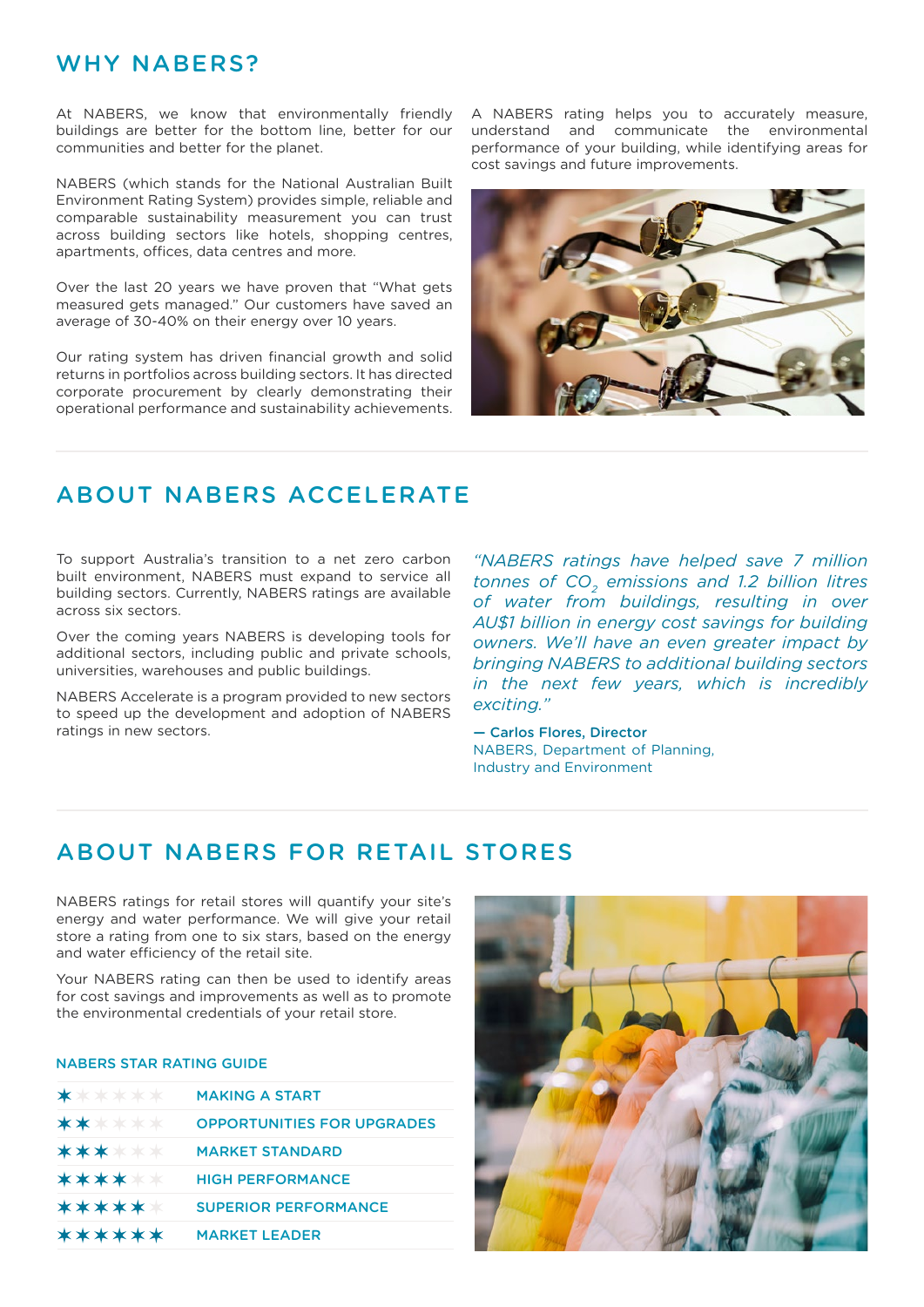# BENEFITS OF A RATING TO RETAIL STORES



REDUCE ENVIRONMENTAL IMPACT



LOWER ENERGY AND WATER BILLS



COMPARE TO OTHER BECOME A LEADER RETAIL STORES





IDENTIFY COST SAVINGS

**ENHANCE ORGANISATION REPUTATION** 



ALIGN WITH **COMMUNITY EXPECTATIONS** 



VERIFY AND VALIDATE INTERNAL TRACKING

# WHY PARTICIPATE IN NABERS ACCELERATE

## HAVE YOUR SAY

Ensure that the NABERS benchmark is reflective of your buildings. By participating you get a say in how the tool is designed.

## UNDERSTAND NABERS

An opportunity to better understand how NABERS benchmarking works and what will be required for a NABERS rating in future so you are well equipped for a good first rating.

## DEMONSTRATE LEADERSHIP

Lead the sector by being one of the first retail stores in Australia to get a NABERS rating for energy or water.

## QUALIFY FOR RATING FEE DISCOUNTS

Access discounts on rating lodgement fee through the NABERS Accelerate program once the rating product is launched.

## SHAPE THE NABERS FOR RETAIL STORES TOOLS

With NABERS Accelerate we work with sector specific stakeholders to develop a rating tool that takes into consideration your sector's unique circumstances to help ensure the NABERS rating tool suits your building's needs.

For retail stores, this might include:

- Total site area (GLAR)
- Weekly trading hours
- Number of full-time equivalent workers
- Number of carparks on site
- Location and postcode

Taking the above into consideration ensures it's always a fair comparison.